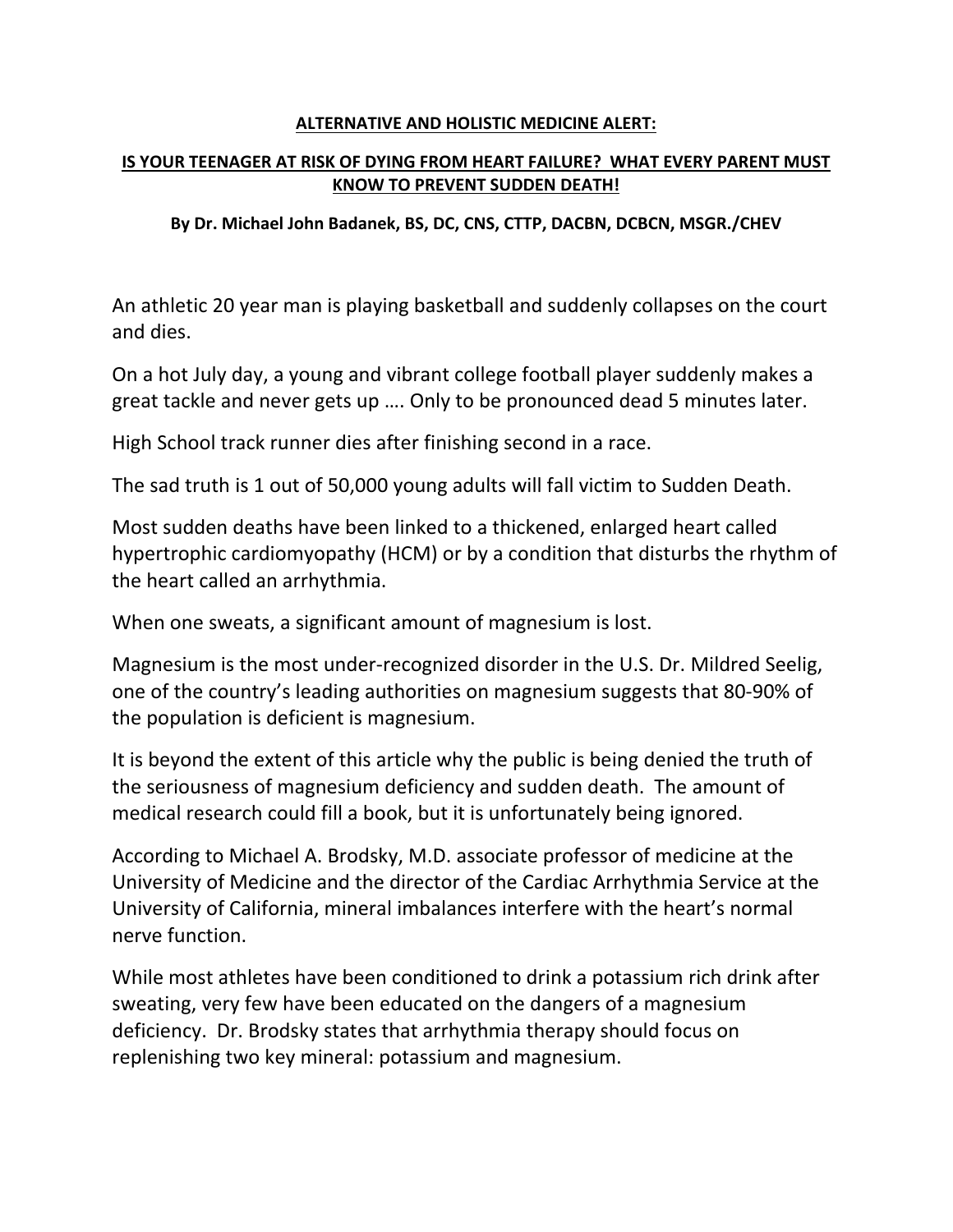Almost all physicians have known for some time just how vital potassium is for normal heartbeat.

Magnesium is an entirely different story, however. According to Carla Sueta, M.D., PhD. Assistant professor of medicine and cardiology at the University of North Carolina at Chapel Hill School of Medicine "apparently, many doctors still don't realize how important a role this mineral can play in some heart patients. In fact, most never check the magnesium level. She has shown through her research that magnesium reduced the incidence of several types of ventricular arrhythmia by 53 to 76 percent. Magnesium deficiency can be induced by the very drugs meant to help heart problems. Some types of diuretics (water pills) cause the body to excrete both magnesium and potassium, as does digitalis. And magnesium deficiency is often at the bottom of what's called refractory potassium deficiency. The amount of magnesium in the body determines the amount of a particular enzyme that determines the amount of potassium in the body." He explains.

# **The Best Test To Determine Your Level of Magnesium**

Although most physicians rarely check this important mineral, the few that do usually rely on test called Serum Magnesium. Unfortunately, this test only measures approximately 1% of the magnesium in your body; a poor test at best. The "Gold Standard" and the most accurate test is the RBC Minerals or more commonly called Elemental Analysis in Packed Erythrocytes.

This test examines the levels of eight minerals and seven toxic heavy metals. The erythrocyte is the red blood cell that floats in our serum to carry oxygen to our cells.

The minerals this test analyzes from inside the red blood cell includes magnesium, manganese, molybdenum, potassium, selenium, vanadium and zinc.

Another test, which has proven to be extremely valuable in detecting magnesium deficiencies, is called the Urine Magnesium Loading Test. In this test, the patient collects a 24‐hour urine sample and the total magnesium is measured. The patient is then given a dose Magnesium Chloride 18% and another 24‐hour urine specimen is collected. The magnesium is again measured. If the body retains more than a certain amount of magnesium, then it is concluded that the body is magnesium deficient.